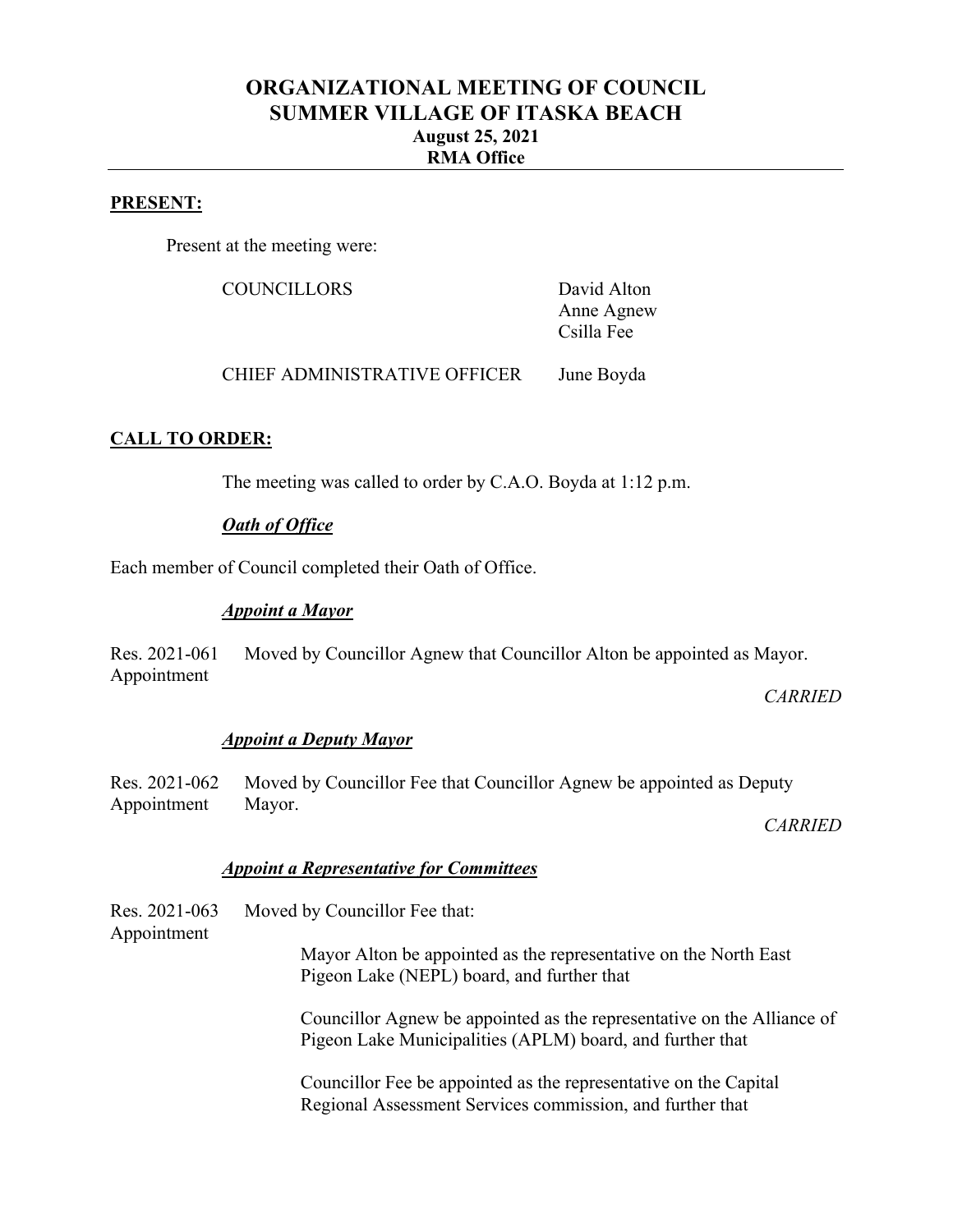Mayor Alton be appointed as the representatives on the Inter-municipal Collaboration Committees, and further that

Councillor Agnew be appointed as the representative on the Pigeon Lake Regional Chamber of Commerce, and further that

Councillor Fee be appointed as the Itaska Beach Environmental representative, and further that

Mayor Alton be appointed as the Inter-governmental Affairs representative, and further that

Councillor Fee be appointed as the representative on the Pigeon Lake Regional Emergency Advisory Committee, and Mayor Alton be appointed as the alternative representative to attend and vote when the appointed member is unable to do so, and further that

Mayor Alton be appointed as the liaison with the Itaska Beach Audubon Society.

*CARRIED*

#### *Appointment of Solicitor*

|             | Res. 2021-064 Moved by Mayor Alton that the services of Brownlee LLP, Barristers and |  |
|-------------|--------------------------------------------------------------------------------------|--|
| Appointment | Solicitors, will be utilized for services of legal matters.                          |  |

*CARRIED*

## *Set a time and place for Regular Council Meetings*

| Res. 2021-065  | Moved by Councillor Fee that the Regular Meetings of Council be at 10:00 am |
|----------------|-----------------------------------------------------------------------------|
| Organizational | at the RMA Office on the following days:                                    |
|                | September 22, 2021                                                          |
|                | November 24, 2021                                                           |
|                | January 19, 2022                                                            |
|                | April 13, 2022                                                              |
|                | June 15, 2022 Regular and Organizational Meeting to be held at              |
|                | 62 Itaska Beach at 6:30 p.m.                                                |
|                |                                                                             |

Annual Information Meeting and Picnic July 16, 2022 starting at 2:00 p.m. in the Itaska Beach park.

*CARRIED*

## *Set Council Honorariums and Mileage*

Res. 2021-066 Organizational Moved by Mayor Alton that Council Honorariums stay at the same rate of \$85 for each meeting attended, and mileage be at \$0.59 / km.

*CARRIED*